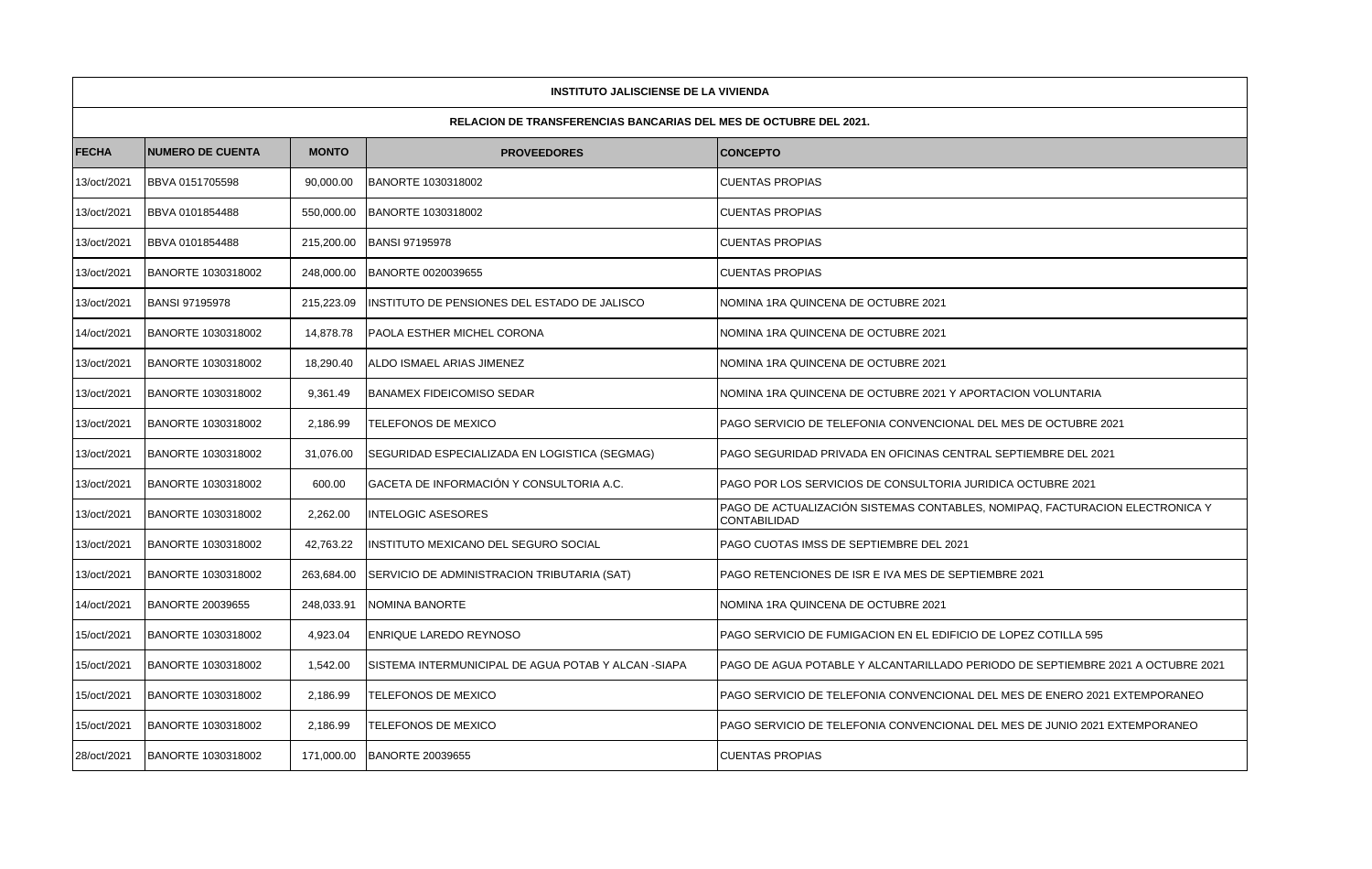| 29/oct/2021 | <b>BANORTE 20039655</b>   | 307.021.57 | NOMINA BANORTE                                 | INOMINA 2DA QUINCENA DE OCTUBRE 2021                                                                         |
|-------------|---------------------------|------------|------------------------------------------------|--------------------------------------------------------------------------------------------------------------|
| 29/oct/2021 | BBVA 0101854488           | 232.200.00 | <b>BANSI 97195978</b>                          | <b>ICUENTAS PROPIAS</b>                                                                                      |
| 29/oct/2021 | BANORTE 1030318002        | 10.747.24  | <b>IBANAMEX FIDEICOMISO SEDAR</b>              | INOMINA 2DA QUINCENA DE OCTUBRE 2021 Y APORTACION VOLUNTARIA                                                 |
| 29/oct/2021 | <b>BANSI 97195978</b>     | 232.024.32 | IINSTITUTO DE PENSIONES DEL ESTADO DE JALISCO. | INOMINA 2DA QUINCENA DE OCTUBRE 2021                                                                         |
| 29/oct/2021 | BANORTE 1030318002        | 2.689.00   | JUAN CARLOS DAVILA ZEPAHUA                     | IREEMBOLSO POR COMISIÓN AL REPARACIÓN DE 7VIVIENDA EN LA HUERTA RECURSO DE FONDEN                            |
| 29/oct/2021 | BANORTE 1030318002        | 3.480.00   | <b>HECTOR GERARDO CONTRERAS OSIO</b>           | [PAGO DE ALIMENTOS PERSONAL DEL IJALVI, POR ENTREGA DE RECONOCIMIENTOS INTEGRIDAD Y<br><b>IETICA PUBLICA</b> |
| 29/oct/2021 | <b>BANORTE 1030318002</b> | 610.00     | JUAN CARLOS DAVILA ZEPAHUA                     | IREEMBOLSO POR COMISIÓN A DECLARATORIA DE EMERGENCIA FOEDEN CHAPALA E<br>IIXTHAHUACAN DEL LOS MEMBRILLOS     |